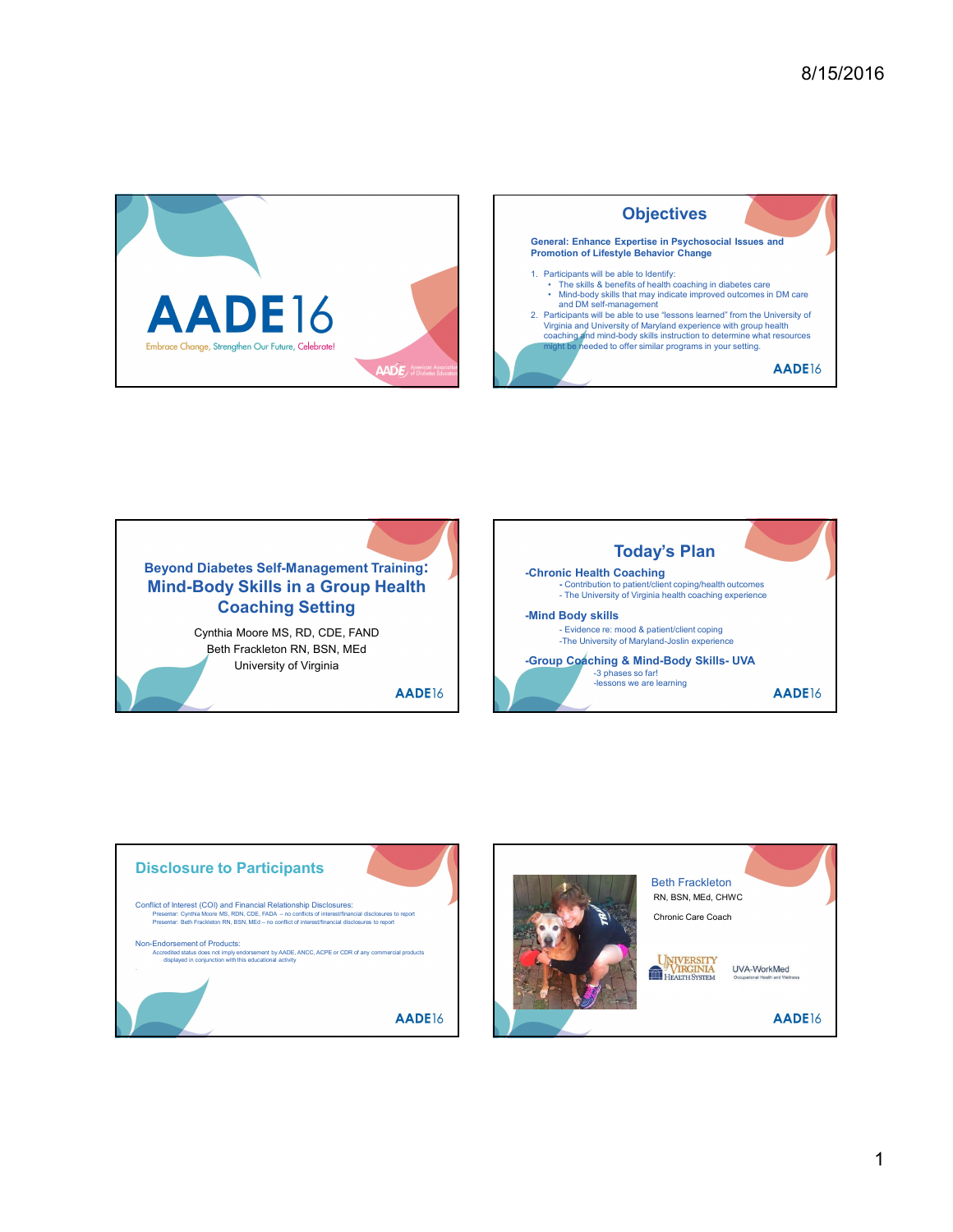

## Why Do We Need Health Coaching?

- - as prescribed (10)
	- 10% adhere to lifestyle change recommendations (10)
	- -
		- - - weight **AADE**16

| • The problem of non-adherence:<br>- 50% of patients with chronic illness take medications<br>as prescribed (10)<br>$-10\%$ adhere to lifestyle change recommendations (10)<br>$-$ Only 5% engage in each of the following six (2):<br>· Regular exercise<br>• Limited drinking<br>• Healthful fat intake<br>• Non-smoking<br>$\cdot$ $\geq$ 5 daily servings of<br>• Maintaining a healthy<br>fruit and vegetables<br>weight<br>AADE <sub>16</sub> | Changes in biometric and behavioral measures following chronic care coaching from<br><b>Beth Frackleton</b><br>Measurement<br>Pre<br>Post<br>$\sqrt{n}$<br>Change<br>120.3<br>Systolic BP (mm Hg)<br>22<br>116.1<br>$-4.2b$<br>Diastolic BP (mm Hg)<br>22<br>76.8<br>72.7<br>$-4.1b$<br>Waist Circumference (in)<br>22<br>39.2<br>37.9<br>$-1.3b$<br>12<br>35.7<br>33.8<br>Body Mass Index (BMI)<br>$-1.9b$<br>Fasting Blood Glucose (mg/dl)<br>10<br>103.5<br>92.9<br>$-10.6$<br>10<br>198.0<br>180.5<br>$-17.5a$<br><b>Total Cholesterol</b><br>10<br>127.7<br>$-27.6a$<br><b>LDL Cholesterol</b><br>100.1<br>10<br>50.4<br>54.3<br>3.9<br><b>HDL Cholesterol</b><br>13<br>49.2<br>171.2<br>122.0b<br>Aerobic Exercise (min/wk)<br>18<br>1.7<br>1.0 <sup>b</sup><br>Fruit (servings/day)<br>2.7<br>18<br>1.1 <sup>b</sup><br>Vegetables (servings/day)<br>2.2<br>3.3<br><sup>a</sup> Significant at $p < .05$<br>$b$ Significant at $p < .01$<br>AADE16 |
|-----------------------------------------------------------------------------------------------------------------------------------------------------------------------------------------------------------------------------------------------------------------------------------------------------------------------------------------------------------------------------------------------------------------------------------------------------|-----------------------------------------------------------------------------------------------------------------------------------------------------------------------------------------------------------------------------------------------------------------------------------------------------------------------------------------------------------------------------------------------------------------------------------------------------------------------------------------------------------------------------------------------------------------------------------------------------------------------------------------------------------------------------------------------------------------------------------------------------------------------------------------------------------------------------------------------------------------------------------------------------------------------------------------------------------|
| <b>What is Health Coaching?</b><br>Creating trusting relationships to give clients<br>the knowledge, skills, and self-efficacy to<br>achieve desired goals in a fulfilling manner (1,6)<br>• Attributes of the Coach (6):<br>• Mindful<br>• Empathetic<br>• Client-focused<br>• Affirming<br><b>Active</b> listener<br>• Collaborative<br>• Optimistic<br>• Non-judgmental<br>AADE <sub>16</sub><br><b>Empowering</b><br>• Zestful                  | <b>Testimonials</b><br>"The UVA Chronic Care program has provided<br>an invaluable support to help bridge the gaps<br>between visits with medical specialists, physical<br>therapists, and even psychological services.<br>The care that I have received is personal,<br>integrative, and most importantly,<br>compassionate. Without this program, I would<br>have given up long ago."<br>AADE16                                                                                                                                                                                                                                                                                                                                                                                                                                                                                                                                                         |

### What is Health Coaching?

- the knowledge, skills, and self-efficacy to achieve desired goals in a fulfilling manner (1,6)
- - Mindful
	- Client-focused · Affirming
		-
	- Optimistic Non-judgmental **Administration of the Contract Contract Contract Contract Contract Contract Contract Contract Contract Contract Contract Contract Contract Contract Contract Contract Contract Contract Contrac** 
		-
	- Empowering Zestful **AADE**16 • Zestful

# **Testimonials** "The UVA Chronic Care program has provided

2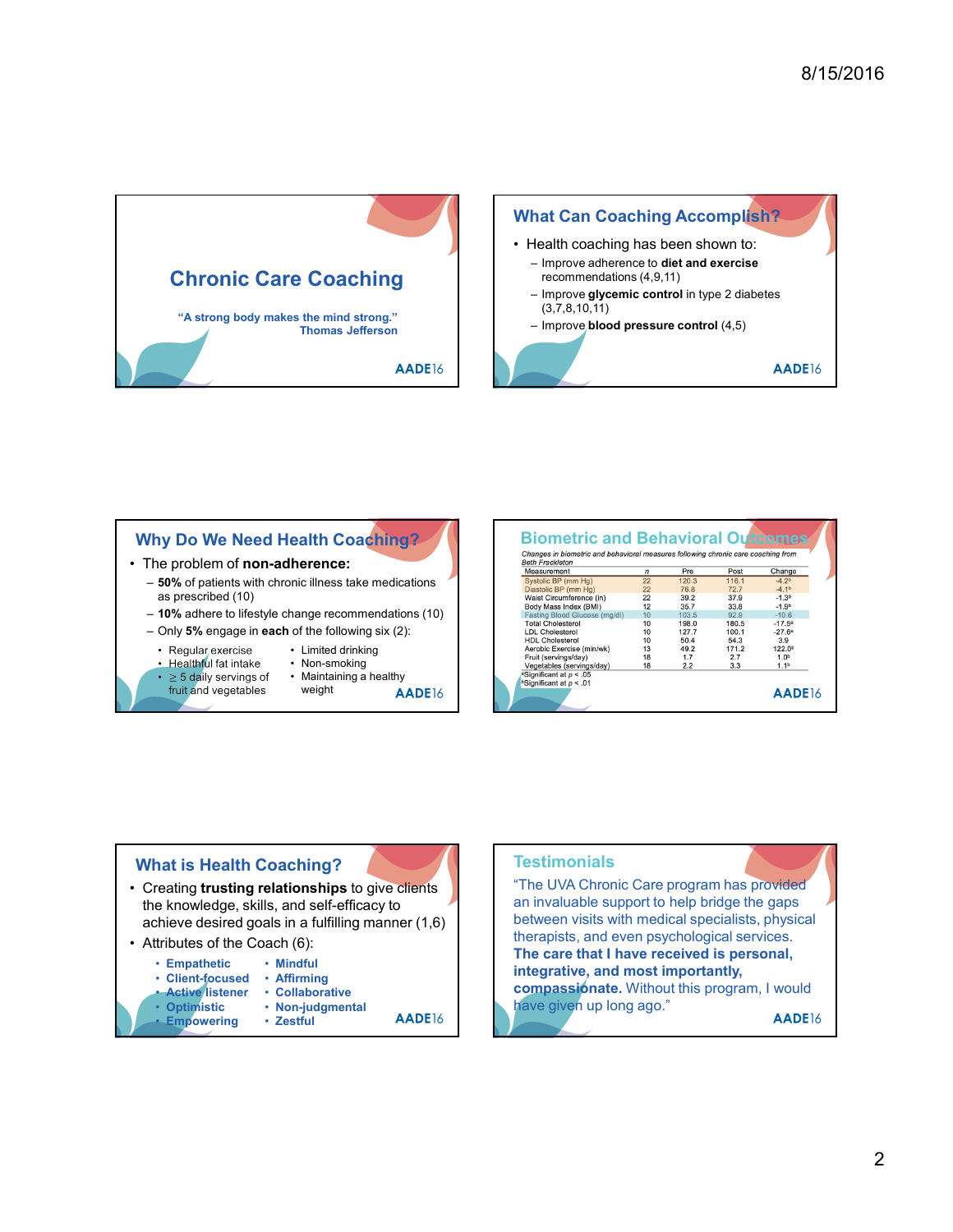### **Testimonials**

"Chronic Care Coaching has provided structure for a diet and exercise program. I needed someone I'm accountable to and who provides motivation. My recent blood tests show a return to normal levels, my energy is up and I've lost weight. Beth has given me a solid foundation on which to build, and helped me find the **self-motivation** to stick with the effort."<br>AADE<sup>16</sup>





- 
- 
- Reference CS<br>
Secret HD, Coleman EA, Pany C, Bodenheimer T, Chen EH. Health coaching<br>
Pract Manage 2010, 17(19)24-9, Nedes-Smith SM, Barbash RB. Patterns of he<br>
2003-36(5) 615-25. Trickens RP, Kreeb-Smith SM, Barbash RB. P
- 
- 
- 
- 
- 
- -

# **Mind-Body Skills: Examples & Evidence**

- 
- 
- 
- 
- 
- 
- 
-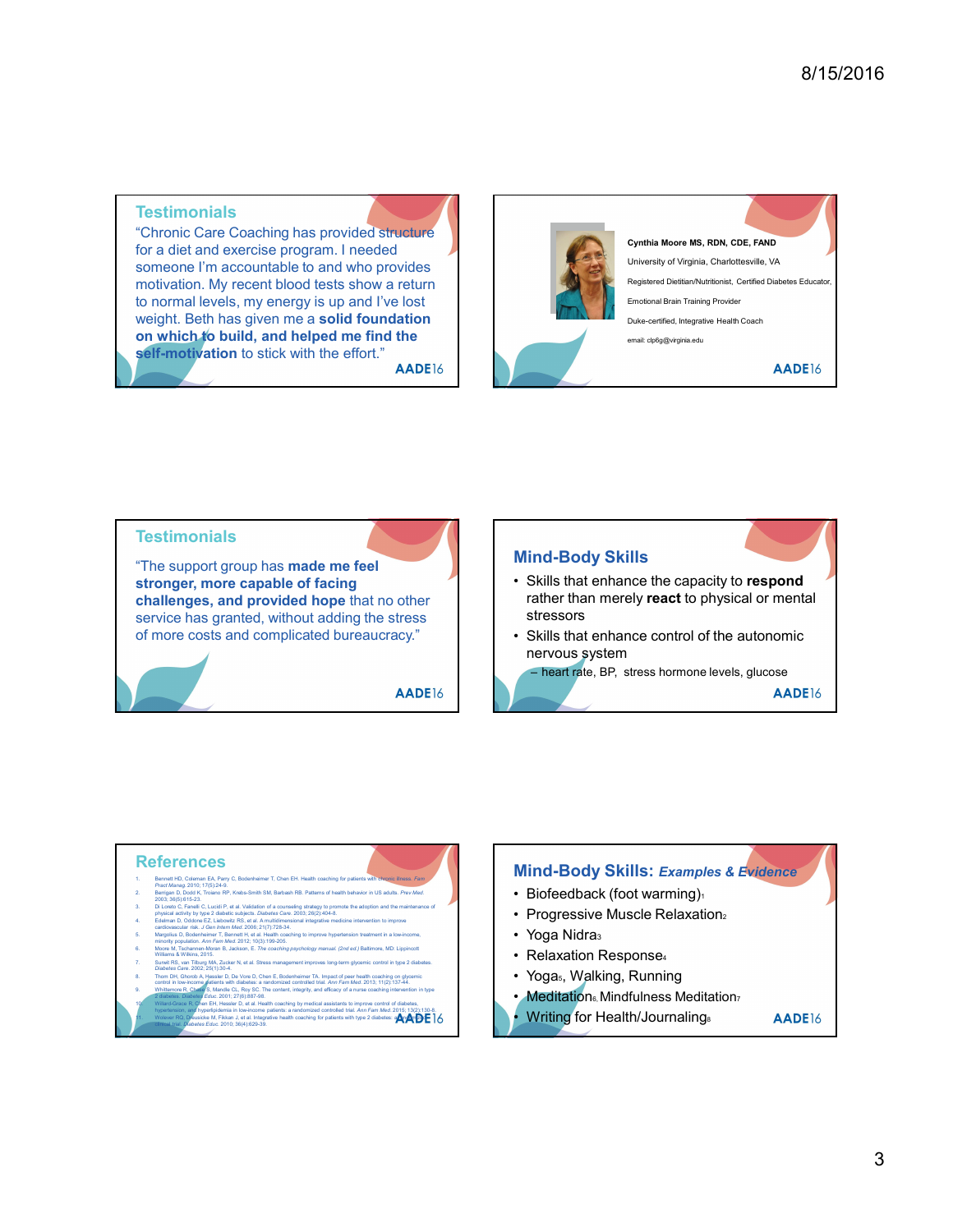- 
- References<br>
1. Fiero PL, et al., Thermal biofeedback and lower extremity blood flow in adults with diabetes: is<br>
neurogathy a limiting factor? Appl Psychophysiol Biofeedback 2003.<br>
2. Surwit RS, The effects of relaxation o
- 
- 
- 
- 
- 
- 





![](_page_3_Figure_12.jpeg)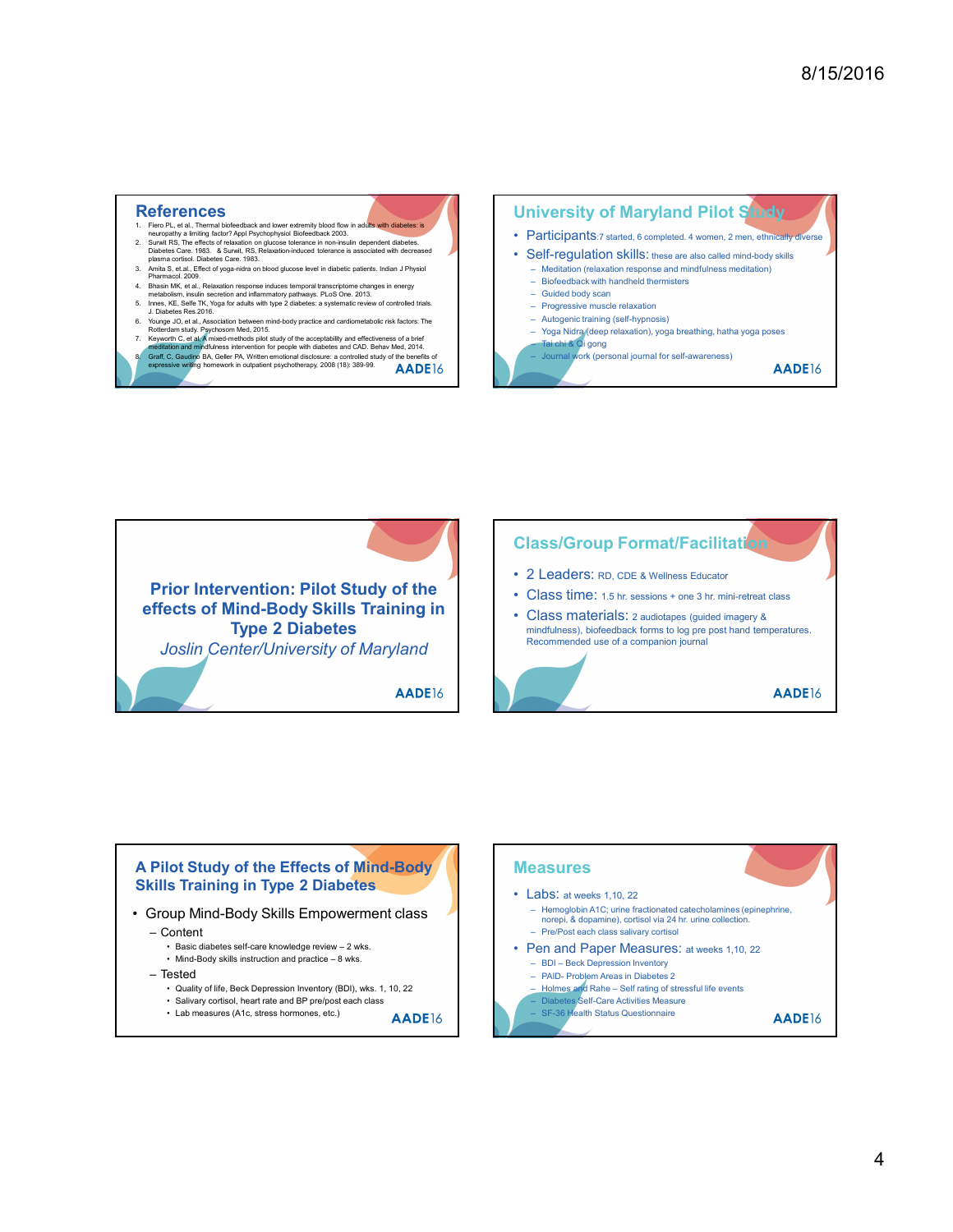![](_page_4_Figure_1.jpeg)

![](_page_4_Figure_2.jpeg)

| <b>Measure</b>                                                                                                              | Week 1       | <b>Week</b><br>10 <sup>1</sup> | <b>Week</b><br>22                                                     | <b>Findings</b>                                                                                                                                                                |  |                                                               | 0.25                   |                                  |                     |                                                       |
|-----------------------------------------------------------------------------------------------------------------------------|--------------|--------------------------------|-----------------------------------------------------------------------|--------------------------------------------------------------------------------------------------------------------------------------------------------------------------------|--|---------------------------------------------------------------|------------------------|----------------------------------|---------------------|-------------------------------------------------------|
| $HbA1c(n=6)$                                                                                                                | 7.7%         | 7.9%                           | 7.5%                                                                  | No significant reductions except for<br>2/6 individuals                                                                                                                        |  |                                                               |                        |                                  |                     |                                                       |
| Urinary<br>cortisol (n=5)                                                                                                   | 94<br>ug/day | 59<br>ug/day                   | 66<br>ug/day                                                          | Wk 1-10 (p=0.06)<br>Wk 1-22 (p=0.19) in 4/5 subjects                                                                                                                           |  | Salivary Cortisol (nmol/L)<br>P. Cortisol (nmol/L)<br>L. C    |                        |                                  |                     |                                                       |
| <b>Stress</b><br>hormones<br>$(n=5)$<br>(Epinephrine, Nor<br>epi, total<br>catecholamines<br>Dopamine)                      |              |                                |                                                                       | Wk 1-10 (variable per subj, no net<br>change)<br>Wk 1-22 all had lower dopamine,<br>nor epi and total catechol. (p= 0.06)<br>Wk 1-22 all lower or same<br>epinephrine (p=0.31) |  |                                                               | 0.05<br>$\overline{2}$ | $\mathbf{3}$<br>$\boldsymbol{4}$ | 5<br>6              | $\overline{7}$<br>8                                   |
|                                                                                                                             |              |                                |                                                                       |                                                                                                                                                                                |  |                                                               |                        |                                  |                     |                                                       |
|                                                                                                                             |              |                                |                                                                       |                                                                                                                                                                                |  |                                                               |                        |                                  |                     |                                                       |
|                                                                                                                             |              |                                |                                                                       |                                                                                                                                                                                |  |                                                               |                        |                                  |                     |                                                       |
| <b>Results During Class</b>                                                                                                 |              |                                |                                                                       |                                                                                                                                                                                |  | <b>Quality of Life: Pen &amp; Paper T</b>                     |                        |                                  |                     |                                                       |
|                                                                                                                             |              |                                |                                                                       |                                                                                                                                                                                |  |                                                               |                        |                                  |                     |                                                       |
|                                                                                                                             |              | <b>Result</b><br>$-0.09$       |                                                                       | $P = 0.003*$                                                                                                                                                                   |  | <b>Test</b><br><b>BDI-Beck</b><br><b>Depression Inventory</b> | Wk 1<br>8.4            | <b>Wk10</b><br>1.8               | <b>Wk 22</b><br>1.8 | <b>Result</b><br>Wk 1-10 (p=0.0)                      |
| <b>Test</b><br>Salivary cortisol<br>Comparison before & after class<br><b>Heart Rate</b><br>Comparison before & after class |              |                                | HR dropped an avg. of<br>6.4 beats/minute from<br>pre to post session | $P = 0.0001*$                                                                                                                                                                  |  | $PAID2 -$<br>Problem Areas in<br><b>Diabetes</b>              | 62.0                   | 47.8                             | 45.8                | Wk 1-22 (p=0.0)<br>Wk 1-10 (p=0.13<br>Wk 1-22 (p=0.09 |
|                                                                                                                             |              |                                | BP dropped an avg. of                                                 | $P = 0.0001^* -$ diastolic                                                                                                                                                     |  | Holmes &<br>Rahe life stress                                  | 181.2                  | 185.2                            | 157.4               | No consistent ch<br>event scores dur                  |
| <b>Blood Pressure</b><br>Comparison before & after class                                                                    |              |                                | 3.7 mmHg diastolic;<br>2.4 mmHg systolic                              | P=0.10 - systolic                                                                                                                                                              |  | <b>Diabetes Self-</b><br>Care                                 | 273.5                  | 273.1                            | 268.1               | Wk 1-10 (p=0.84<br>Wk 1-22 (p=0.81                    |

![](_page_4_Figure_4.jpeg)

| <b>Results During Class</b>                              |                                                                       |                                            |  | <b>Quality</b>                                   |
|----------------------------------------------------------|-----------------------------------------------------------------------|--------------------------------------------|--|--------------------------------------------------|
| <b>Test</b>                                              | <b>Result</b>                                                         |                                            |  | <b>Test</b>                                      |
| Salivary cortisol<br>Comparison before & after class     | $-0.09$                                                               | $P = 0.003*$                               |  | <b>BDI-</b> Beck<br><b>Depression Inventory</b>  |
| <b>Heart Rate</b><br>Comparison before & after class     | HR dropped an avg. of<br>6.4 beats/minute from<br>pre to post session | $P = 0.0001*$                              |  | $PAID2 -$<br>Problem Areas in<br><b>Diabetes</b> |
| <b>Blood Pressure</b><br>Comparison before & after class | BP dropped an avg. of<br>3.7 mmHg diastolic:                          | $P = 0.0001^* -$ diastolic                 |  | Holmes &<br>Rahe life stress                     |
|                                                          | 2.4 mmHg systolic                                                     | P=0.10 - systolic                          |  | Diabetes Self-<br>Care                           |
|                                                          |                                                                       | *Clinically & statistically<br>significant |  | <b>SF 36</b>                                     |
|                                                          |                                                                       |                                            |  |                                                  |

| <b>Neek</b><br><b>Week</b><br><b>Findings</b><br>Cortisol (nmol/L)<br>$0.15$<br>22<br>$.9\%$<br>7.5%<br>No significant reductions except for<br>2/6 individuals<br>66<br>Wk 1-10 (p=0.06)<br>ig/day<br>ug/day<br>Wk 1-22 (p=0.19) in 4/5 subjects<br>Salivary<br>0.1<br>Wk 1-10 (variable per subj, no net<br>change)<br>Wk 1-22 all had lower dopamine,<br>nor epi and total catechol. $(p=0.06)$<br>Wk 1-22 all lower or same<br>AADE16<br>epinephrine (p=0.31)<br>8 9 10 22<br>$\overline{\phantom{a}}$<br>$\overline{\mathbf{2}}$<br>6 7<br>$\overline{\phantom{a}}$<br>$\overline{\phantom{0}}$<br>Week |
|--------------------------------------------------------------------------------------------------------------------------------------------------------------------------------------------------------------------------------------------------------------------------------------------------------------------------------------------------------------------------------------------------------------------------------------------------------------------------------------------------------------------------------------------------------------------------------------------------------------|
|                                                                                                                                                                                                                                                                                                                                                                                                                                                                                                                                                                                                              |
|                                                                                                                                                                                                                                                                                                                                                                                                                                                                                                                                                                                                              |
|                                                                                                                                                                                                                                                                                                                                                                                                                                                                                                                                                                                                              |
|                                                                                                                                                                                                                                                                                                                                                                                                                                                                                                                                                                                                              |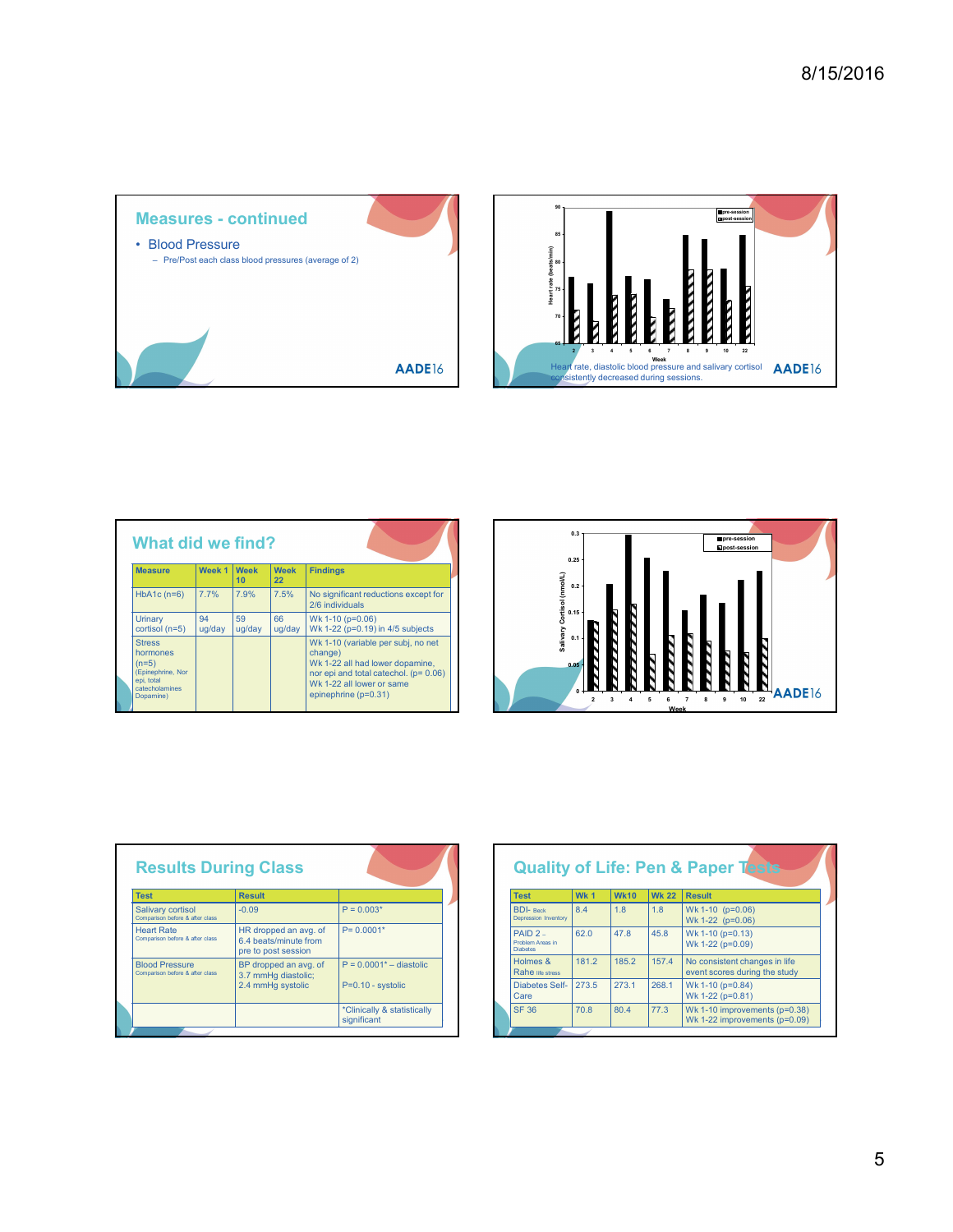### **Conclusions**

"The favorable short-term physiological changes and quality of life improvements seen in these subjects suggest that mind-body skills training may offer individuals with diabetes additional self-management tools for decreasing cardiovascular risk factors and managing stress or depression."<br>**AADE**16

![](_page_5_Picture_4.jpeg)

### **Appreciation for Joslin/U MD Te**

- 
- 
- 
- 
- 

![](_page_5_Picture_13.jpeg)

![](_page_5_Figure_14.jpeg)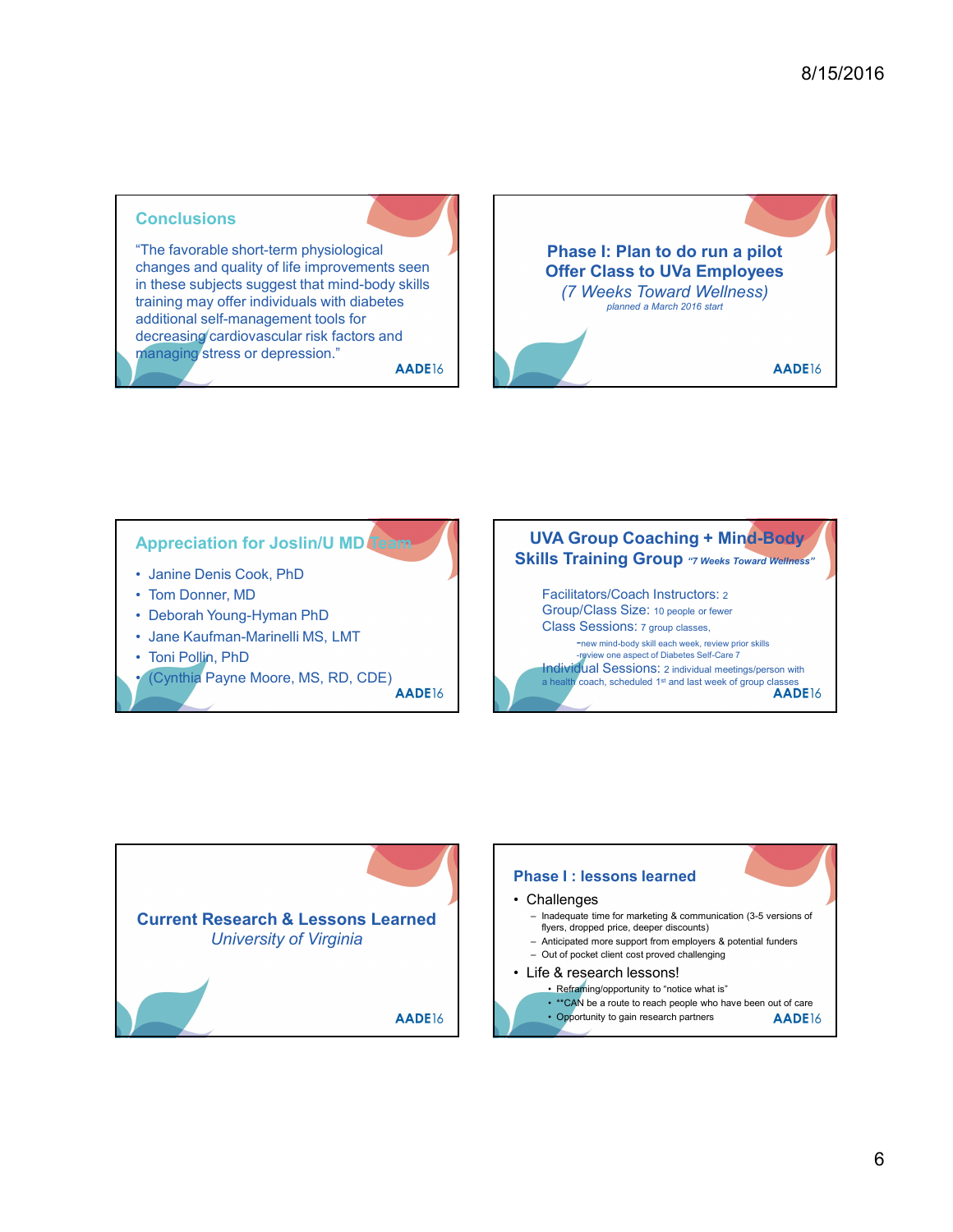![](_page_6_Picture_1.jpeg)

![](_page_6_Picture_2.jpeg)

![](_page_6_Figure_3.jpeg)

![](_page_6_Figure_4.jpeg)

![](_page_6_Picture_5.jpeg)